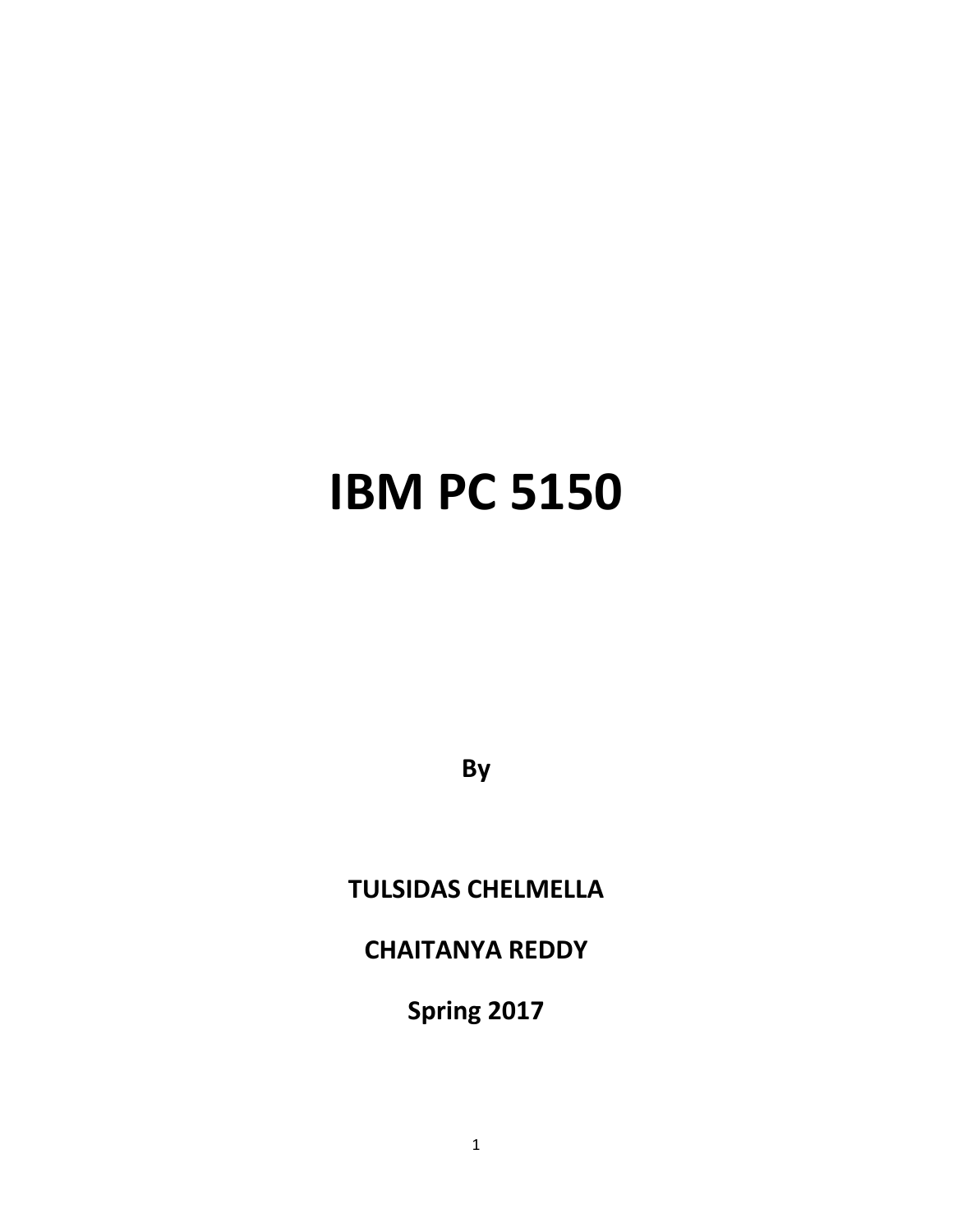# **CONTENTS**

| 1 <sub>1</sub> | Introduction                  |    |
|----------------|-------------------------------|----|
| 2.             | System Hardware/Software      | 4  |
| 3.             | <b>System Commands</b>        | 5  |
| 4.             | <b>Basic Programming</b>      |    |
| 5.             | Installation of Floppy Drives | 10 |
| 6.             | References                    |    |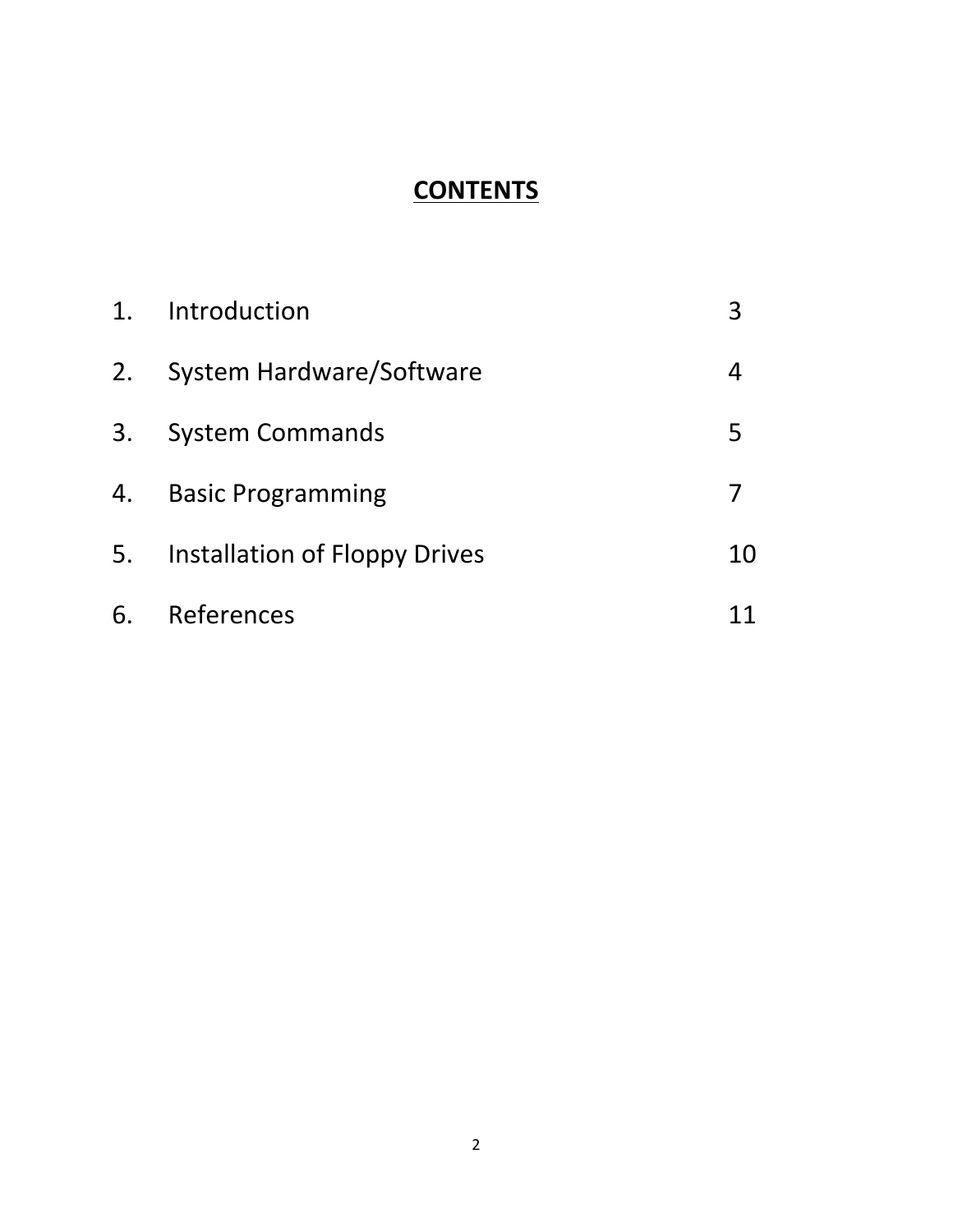# **1. Introduction**

IBM Personal Computer (IBM 5150) was introduced to the world 35 years ago. This system offers a variety of options. This system could process information faster than earlier machines. The Heart or Brains of your Personal Computer is the System Unit. It also consists of two 5 ¼" diskette drives. System Unit support a variety of black and white or color televisions and monitors for home entertainment, education and business applications.



**Fig 1: IBM PC 5150**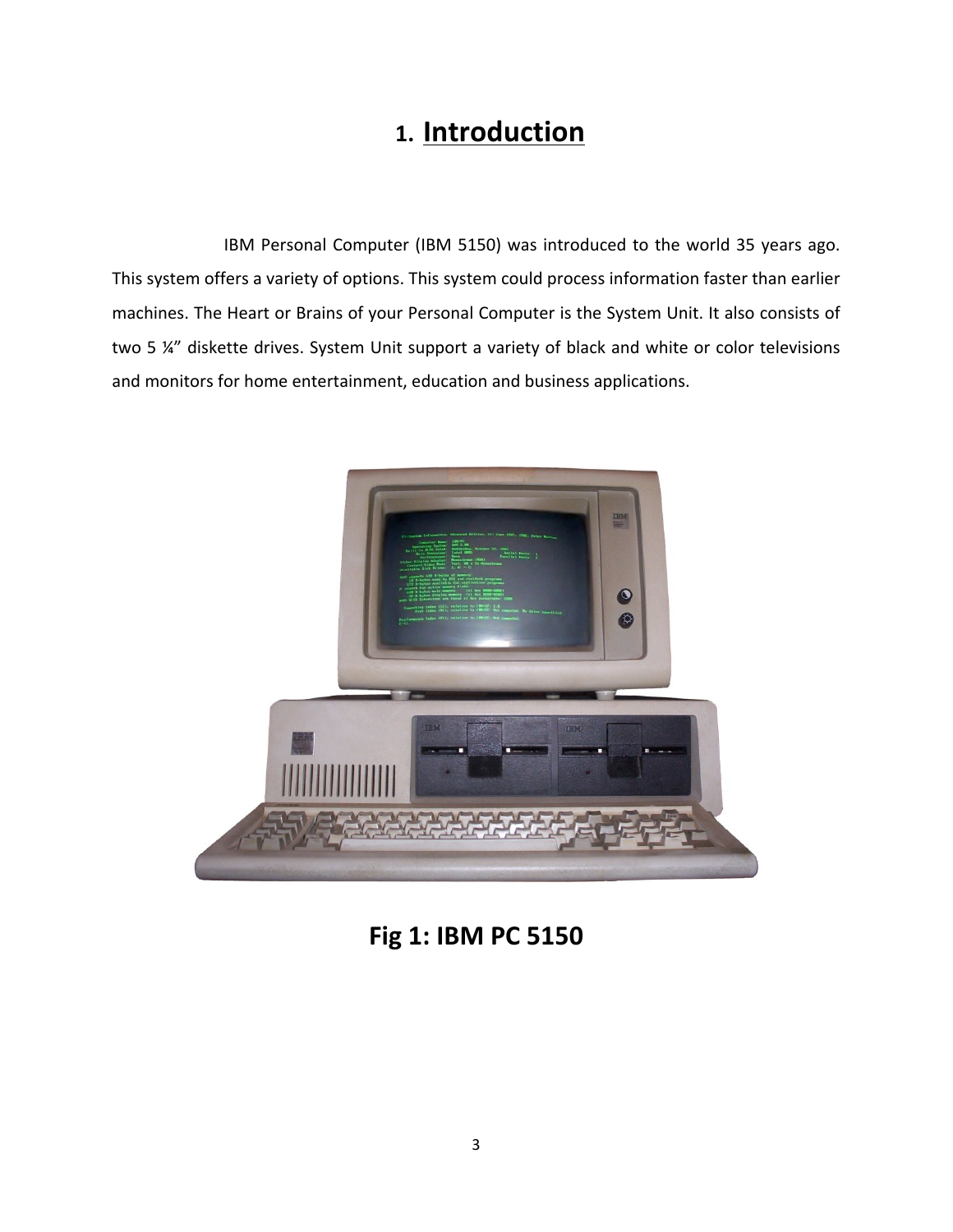## **2. System Hardware/Software**

The following is the specification for the IBM PC 5150 in the Math & CS department at Indiana State University.

#### **Hardware:**

CPU - Intel 8088, 4.77MHz RAM - 640K Display - 80x24 text Storage – 21MB hard disk drive, 160kb 5.25-inch and 3.5-inch floppy disk drives Keyboard - 83 key Screen - Monochrome Display CGA

### **Software:**

Operating System - IBM DOS V 4.0

Input to the System Unit is through an 83-key keyboard which includes a numeric keypad and 10 function keys. The Keyboard is connected to the System Unit with a six-foot coiled cable which allows you to move the keyboard to a comfortable operating opposition.

#### **Switching ON your system:**

- i. Plug in all the connections.
- ii. Plug in the Keyboard at the back of the system unit.
- iii. Once you plug in the system starts with a blank screen on the monitor.
- iv. To the right side of the system unit, there is a button to switch on.
- v. After you switch on, you will be able to hear a beep.
- vi. After the beep. You will be able to see the screen menu (takes a while).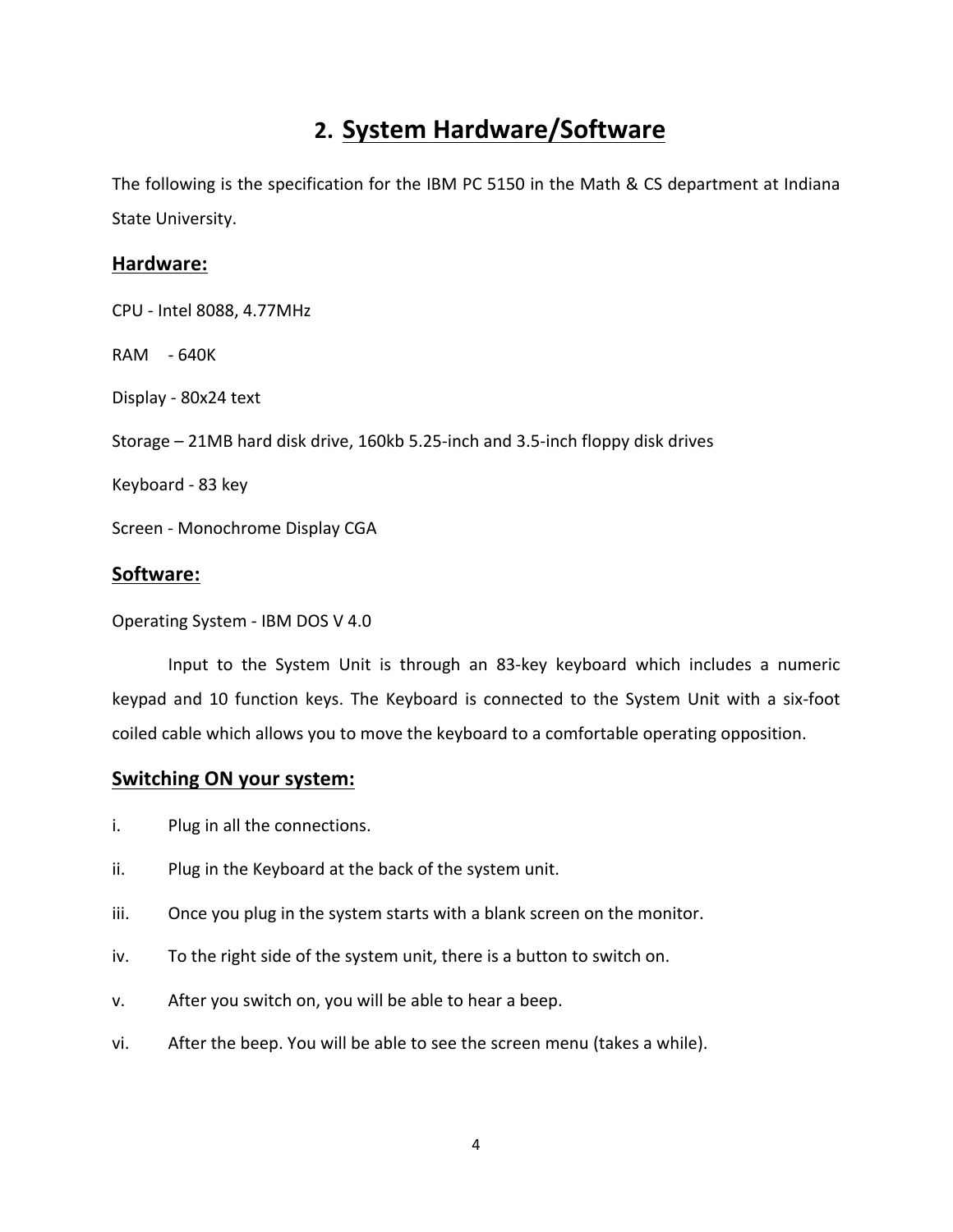## **3. SYSTEM COMMANDS**

| <b>Name</b> | <b>Function</b>                              |
|-------------|----------------------------------------------|
| dir         | Displays the contents of a directory.        |
| cd          | Change directory.                            |
| del         | Delete a file.                               |
| copy        | Copies file from one location to another.    |
| cls         | Clears the screen.                           |
| date        | Displays the system date.                    |
| deltree     | Deletes a subdirectory along with its files. |
| exit        | Exits the command prompt.                    |
| fdisk       | Manipulates the hard disk partition tables.  |
| chkdsk      | Displays disk information.                   |
| find        | To find lines in an input data stream.       |
| Move        | Move file or rename.                         |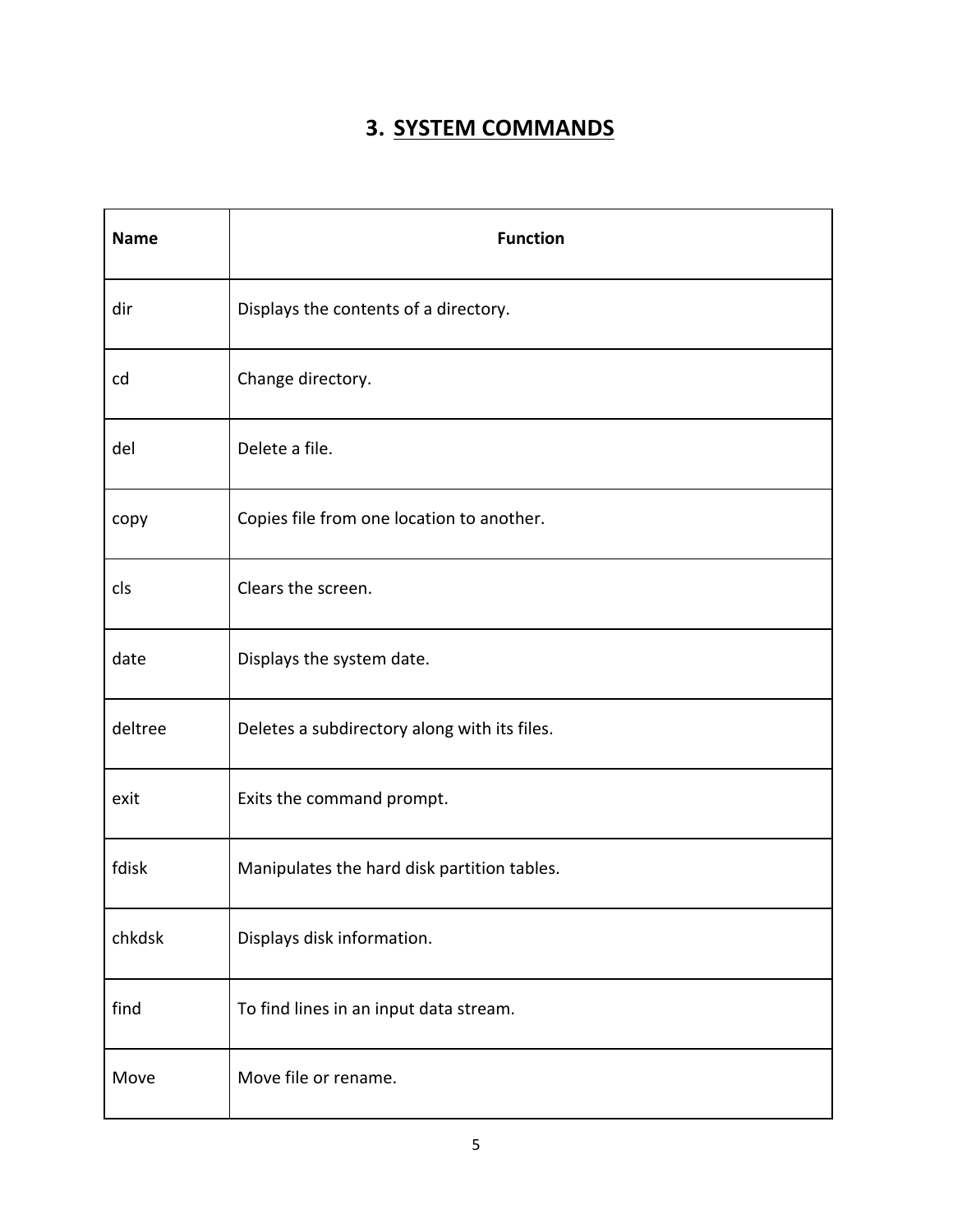| rmdir | Remove/Delete a directory.           |
|-------|--------------------------------------|
| sort  | Sort lines in the input data stream. |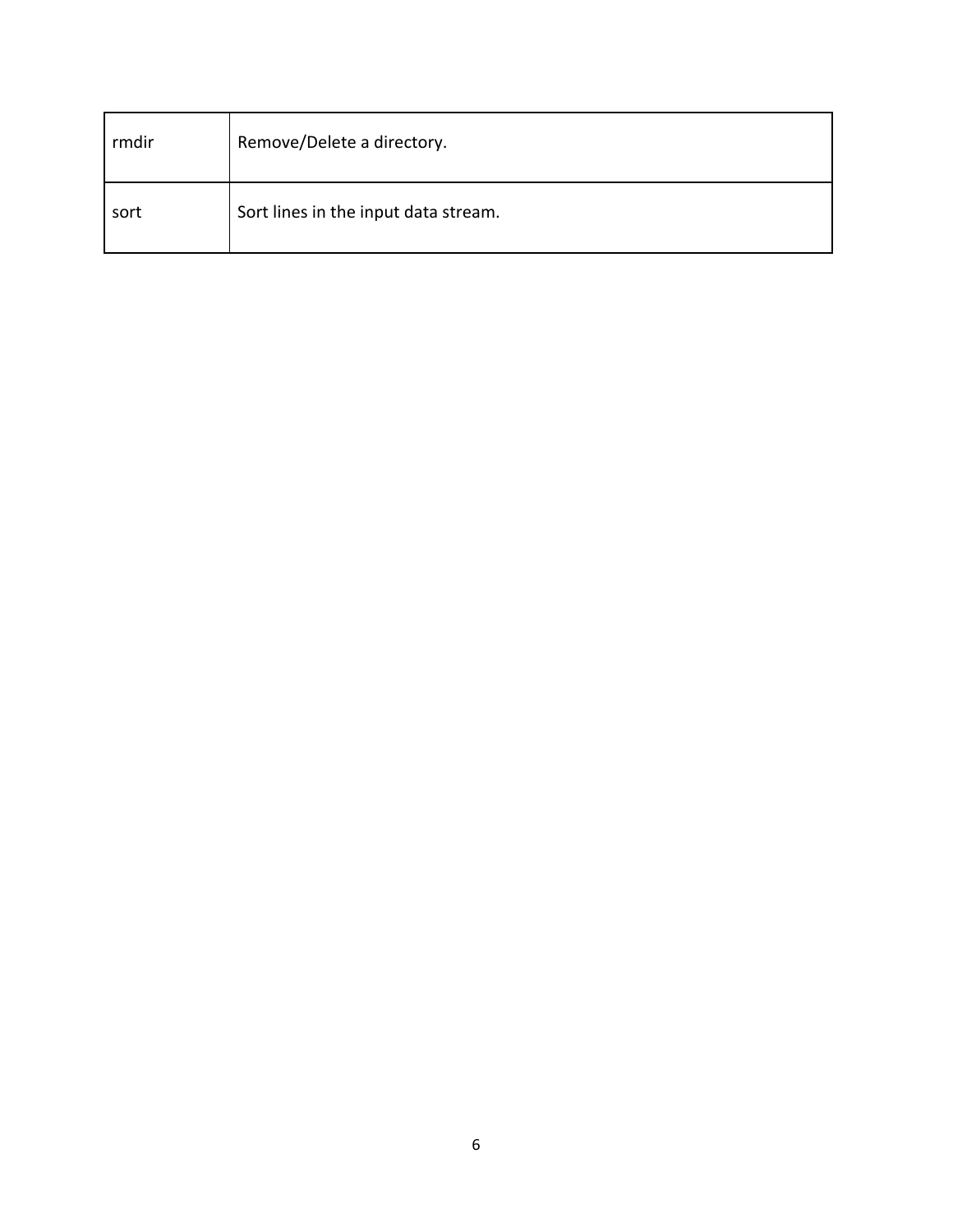## **4. BASIC PROGRAMMING**

IBM PC 5150 consists of QuickBasic (i.e. QB or QBasic) in which DOS programs are written. The location to the file - C:\QB45\QB.exe. Once you enter the directory, you need to click enter on the QB.exe file. You will see a welcome screen with the options file system, command prompt etc.

#### **How does it work?**

Once you see the welcome screen.

- i. Go to the location of the file and click enter twice.
- ii. Go to the file Options and click on "New Program".
- iii. Once you have clicked you will see a new empty window. You can start writing your code on that window.
- iv. Once you have finished writing the code. Click on File again and Save As. a name for the program.
- v. Click on Run and select Set Main Module... Option.
- vi. Again Click on Run and then click on Start Option.
- vii. You will get the output on the screen. Click enter again.

## **Basic Functions of QBasic:**

| <b>Name</b> | <b>Operation</b>                                                                                              |
|-------------|---------------------------------------------------------------------------------------------------------------|
| lf          | An IF statement can be used to evaluate variables or other things and<br>execute<br>code based on the result. |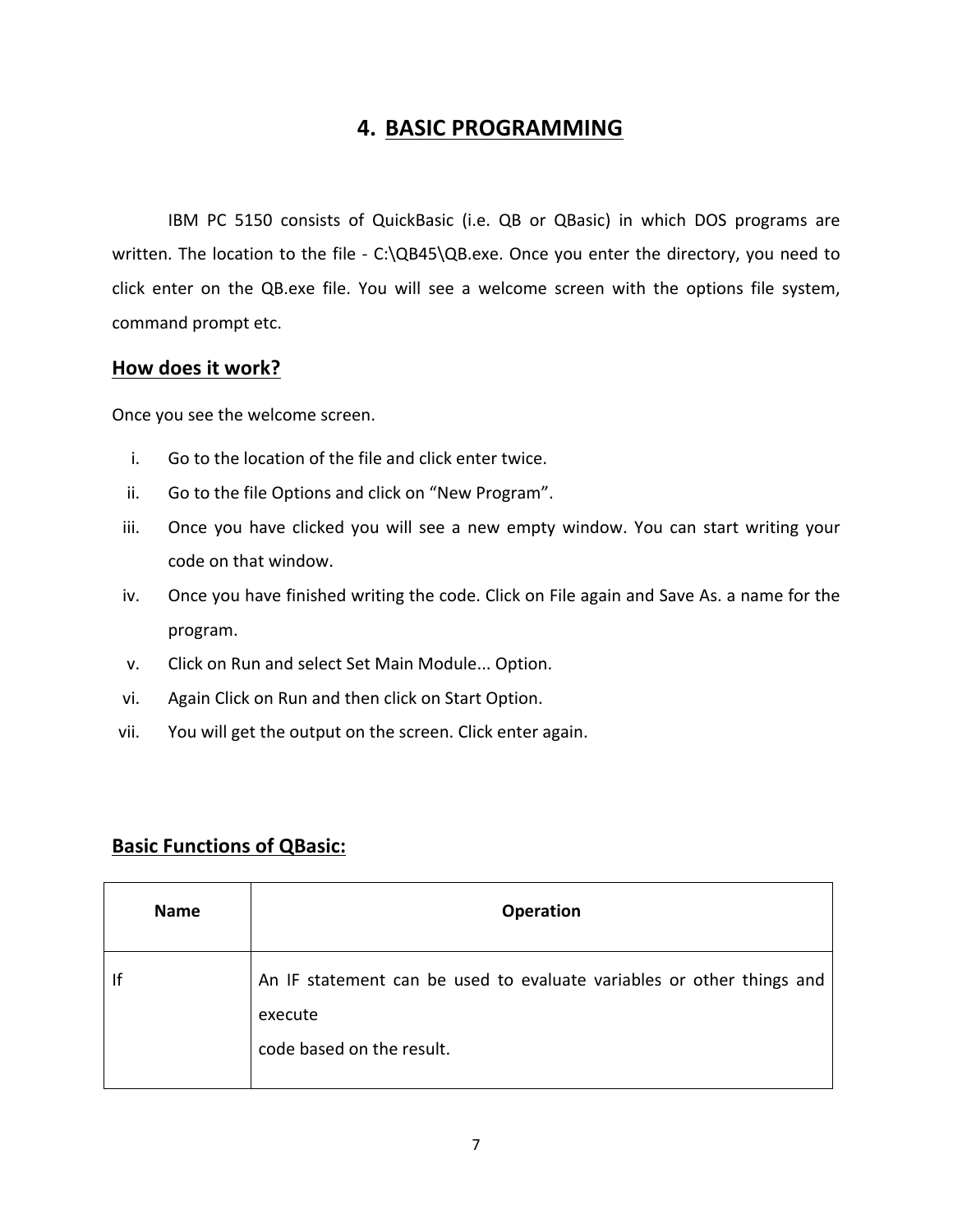| cls       | Clears the screen.                                                                                                                                                                                              |
|-----------|-----------------------------------------------------------------------------------------------------------------------------------------------------------------------------------------------------------------|
| For loop  | This command allows you to execute a part of a program a certain number<br>of times.                                                                                                                            |
| dim       | To define values in order to use them later.                                                                                                                                                                    |
| ForNEXT   | With FORNEXT you can use the STEP command, which tells QBasic how<br>to count from one number to another.                                                                                                       |
| Print     | PRINT is QBasic's text output function. PRINT is a QBasic function that<br>requires arguments.                                                                                                                  |
| Input     | The input command is used to gather input from the user.                                                                                                                                                        |
| While     | While loop is a control flow statement that allows code to be executed<br>repeatedly based on a given Boolean condition.                                                                                        |
| do  while | It's a block of commands, where the program doesn't have to loop a<br>certain number of times, like in FORNEXT. It can loop indefinitely, while<br>the condition is met (and when it's not met, the loop stops) |
| Random    | QBasic has a random number statement, RND that generates a random<br>decimal between 0 and 1.                                                                                                                   |
| Select    | The select statement is a substitute for repeated use of IF statements.                                                                                                                                         |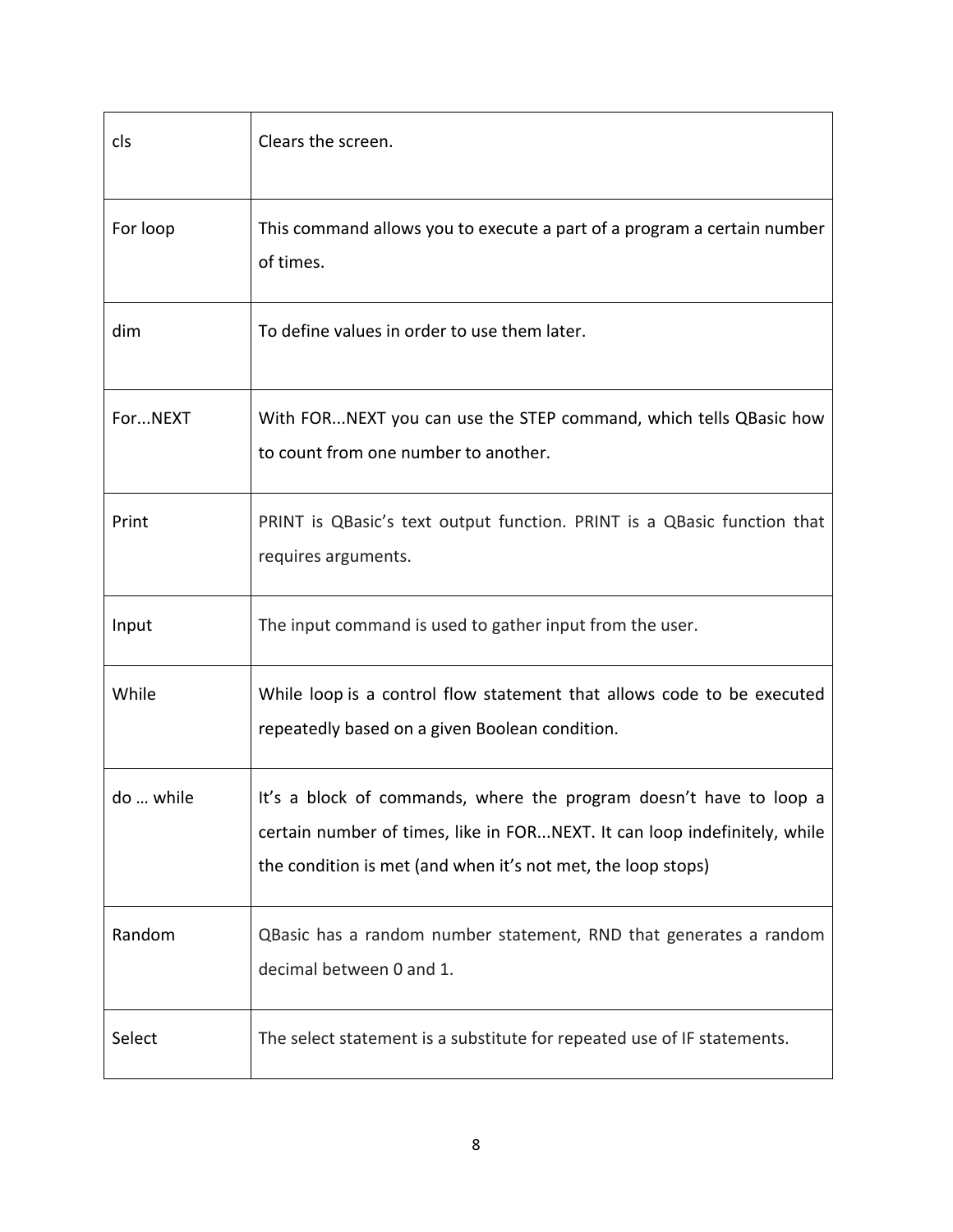#### **How to Code?**

In order to start writing a simple code in QB one should know the basic commands/functions and what they do etc. The QuickBasic exe file is located in the following  $location - C:\QB45$  along with additional programs. Note that the QB files have an extension .BAS. For example, let's write a simple QBasic program to add two numbers.

#### **QB program to add 2 Numbers:**

CLS PRINT "ADDITION OF 2 NUMBER" INPUT "ENTER A: ", A INPUT "ENTER B: ", B  $C = A + B$ PRINT C The output for this code would be something like: ENTER A:  $10$ (Enter the value of A). ENTER B:  $10$ (Enter the value of B). 20

**Explanation:** Print statement prints the output to the screen once it is compiled and a, b are the integers that are defined and "INPUT" is a function which reads the input from the keyboard.

**TIP:** Always use cls before the print statement.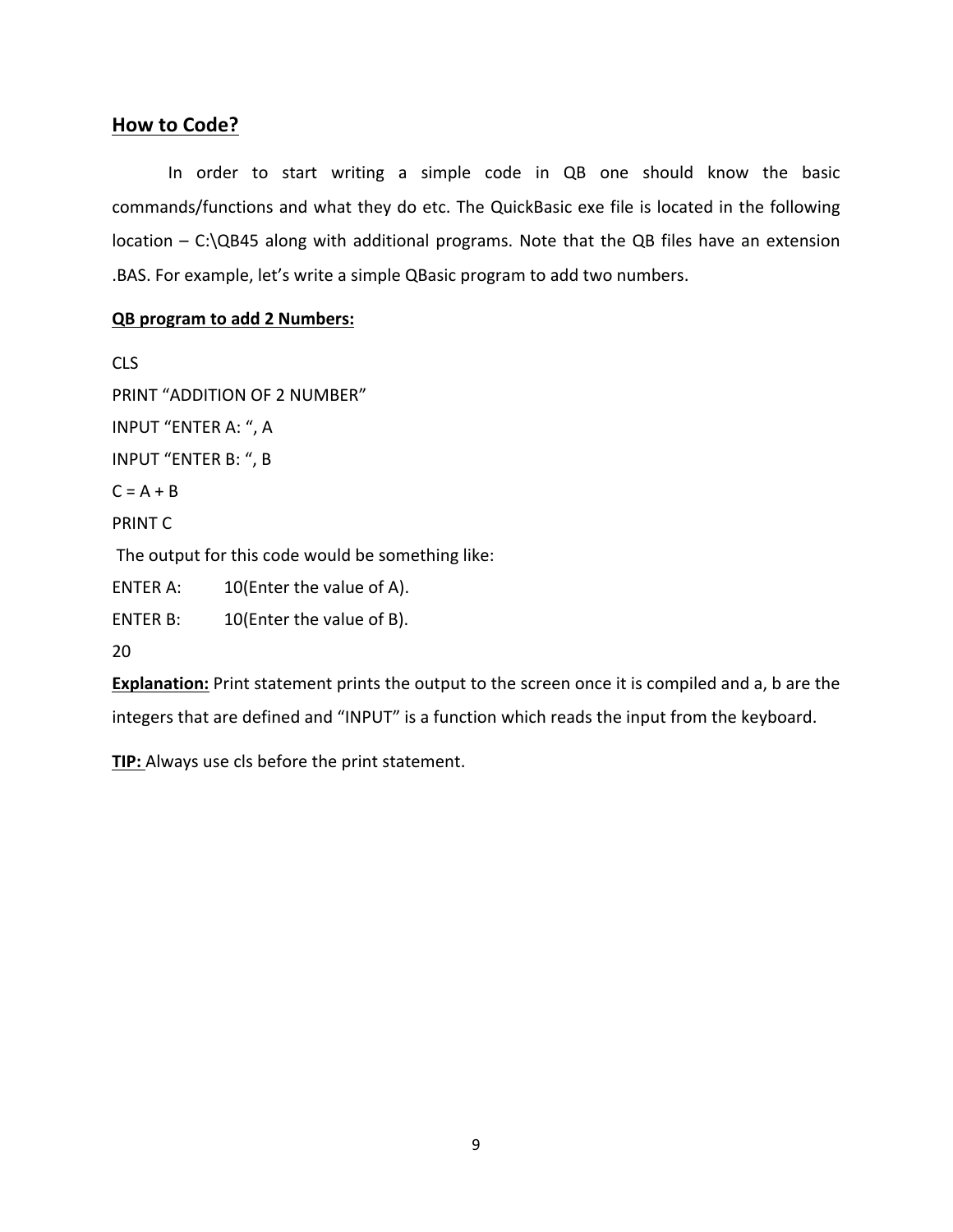## **5. Installation from a Floppy Disk**

IBM PC has two drives  $-$  The Floppy 3.5' inch drive and 5.25' inch Diskette drive. One should always be careful while handling a floppy or diskette. Please read the instructions on how to handle and insert a floppy before you go through.

To install a software from the Floppy disk or a Diskette. We need to insert the disk into the appropriate drives. Note that, Drive A: reads the 5.25 inch Diskette drive and Drive B:/D: reads the 3.5 inch floppy drive.

Once the disk is inserted in the appropriate drive.

- i. Go to the File System.
- ii. Press tab and select the appropriate disk (Light blinks when you are reading that drive).
- iii. Press tab again and select the file that you want to read.
- iv. Click on the .exe, .com, .bat file for any installation and follows the instructions to install.
- v. Finish installation and remove the disk from the drive.

If you want to copy the contents of the disk onto your system. Please use the copy command mentioned in the SYSTEM COMMANDS section. To copy the entire disk to the system use the below syntax – copy \*.\* [Destination Drive i.e. C:  $|B:|A:$ ].

#### Additional Data about the software's in the PC:

**Some of the Working Software in the PC are – QB.exe, gemanage.exe, globs.exe, turbo.exe** (Pascal), Addition.com, JIGSAW (Puzzle).

**Not working Software – Carmen.exe (Game).**